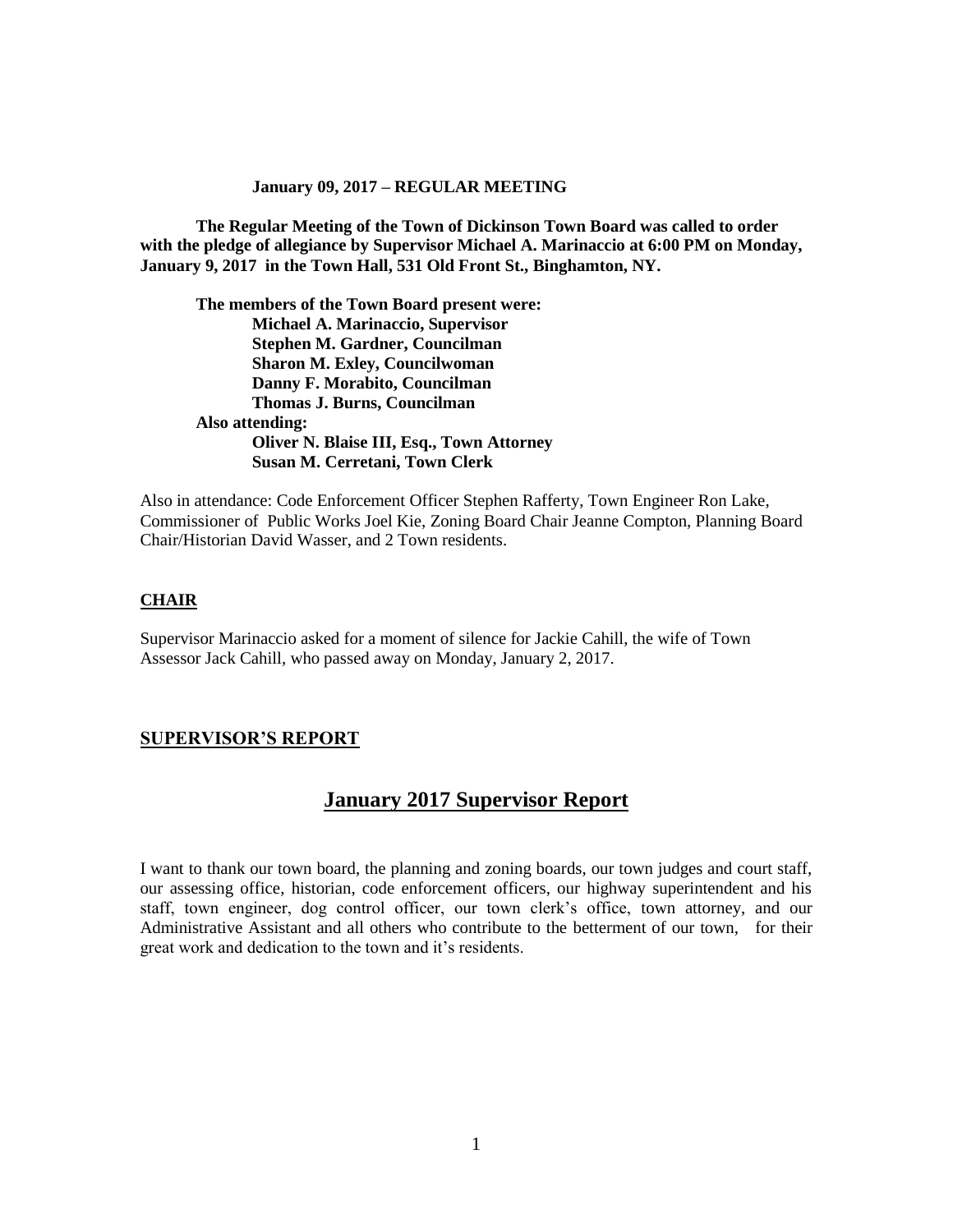## **JANUARY 2017 SUPERVISOR REPORT CONTINUED:**

We continue to experience many challenges, many of them due to state mandates. We continue to have the best roads and infra-structure in the county. We continue to have one of the busiest courts in the county. In spite of recent changes by NY State Building Codes, our code enforcement has been very effective in protecting our quality of life here in our town and at the same time, developing or revising our codes that will continue to make Dickinson one of the best places to live in Broome County.

In spite of the state imposed tax cap, we have maintained our tax rates at one of the lowest levels in the county while at the same time, preserved our residential services that are very important to those we serve. We continue to work as a team which helps us in the development and preservation of our beautiful town. We will continue to face challenges in terms of maintaining our services and infra-structure while at the same time, meeting the tax cap numbers. This is a balancing act: do we cut services and neglect our roads, neglect our hard working and dedicated staff, or do we meet the demands and expectations of our constituents? I am fully confident that we will make the right decisions that will benefit those we represent. A large step was taken with the elimination of the garbage district which did not have a negative impact on the residents who live within the district but did have a very positive impact on our ability to remain under the imposed tax caps. We will continue to monitor the former garbage district to make assurances that those who live there are conforming to property maintenance codes and having their garbage removed from their properties per our codes.

Even though we were not able to agree on a Public Works contract with the Village of Port Dickinson last year, we continued to work with the Village and offering them assistance in their day to day activities. I will welcome the day when the Village leaders come back to the table to begin renegotiating a contract that will greatly benefit the village residents.

I am extremely pleased with the outcome regarding 231 Bevier St. Team work prevailed in this issue which negatively impacted the surrounding neighborhood. Working with our sheriff's department was pivotal in closing this house and ending years of anguish for the neighbors. And a big thank you to our attorney for guiding us through this very sensitive issue and for assistance in code violations and in many other issues that the town is confronted with. There are other properties throughout our town that need to be addressed with the sane team work approach and I know that we will prevail.

There is much more work that needs to be done in our town. I am honored to be part of this great organization and I look forward to working with everyone on all town projects. Our town residents expect and deserve quality representation from those they elect to public office and I believe that we continue to fulfill that obligation.

Michael Marinaccio Supervisor, Town of Dickinson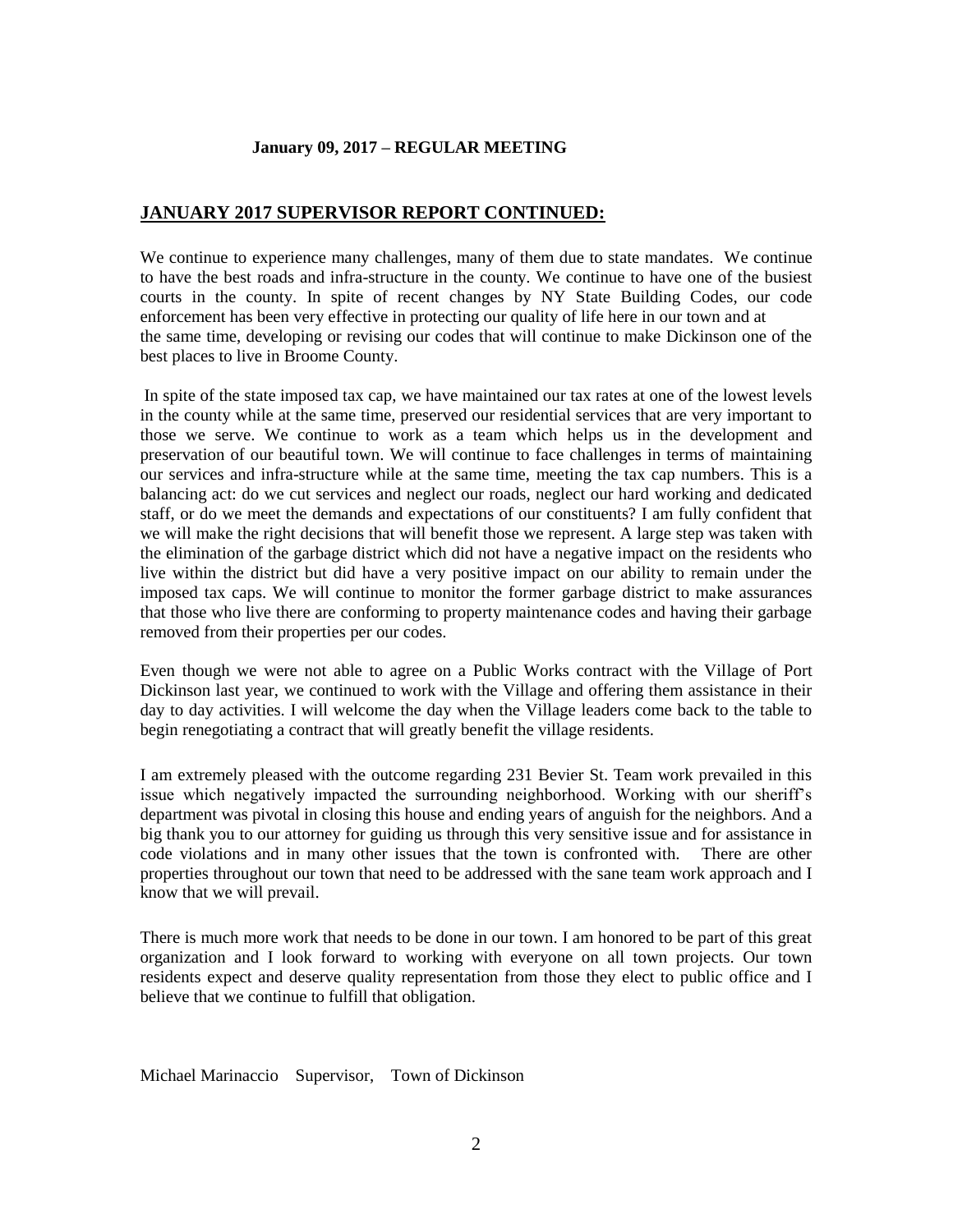# **SUPERVISOR'S MONTHLY REPORT**

## **January, 2017**

- The next Association of Towns & Villages Association meeting will be held on January 26, 6:30 pm, at DeGenarro's in Endicott. Flyers have been emailed to all the members and all the town and village clerks. The 2017 AOTV officers will take the Oath of Office which will be administered by Judge Ferris Lebous.
- Supervisor Marinaccio had a lengthy discussion with the Land Bank Executive, Margaret Scarinzi, in an effort to receive funds if we move forward to condemning various properties and demolishing them. 231 Bevier St. is first on the list. Ms. Scarinzi stated that she is waiting to see what her budget will be for 2017 and then get back to me.
- Just a reminder that the **NYS Department of Transportation** will be conducting a Public hearing here at our town hall on Jan. 17 starting at around 6 pm. Supervisor Marinaccio encourages all of you to attend this hearing.
- Supervisor Marinaccio will be on the Bob Joseph Show on Wednesday, January 11 at around 10:30 am. Mr. Marinaccio is certain that much of the discussion will focus on the walk bridge.
- Supervisor Marinaccio plans on attending the Broome County Promise Zone Initiative Community Group event which be held at **BOCES** on January 25, starting at around 8 am. This is in support to connect students, families, businesses, governmental representatives and our community at large to continue a community focused on success for all.

# **Code Violations:**

- 1. 157 Glenwood Rd., property maintenance, gutter and Fascia on garage falling off, garbage in yard, shopping carts in yard, unlicensed truck openly stored.
- 2. Appearance ticket issued to 51 Sunset Dr., property maintenance code violation, chair at curb and not picked up.
- **3.** Appearance ticket issued to 909 Front St., junk car openly stored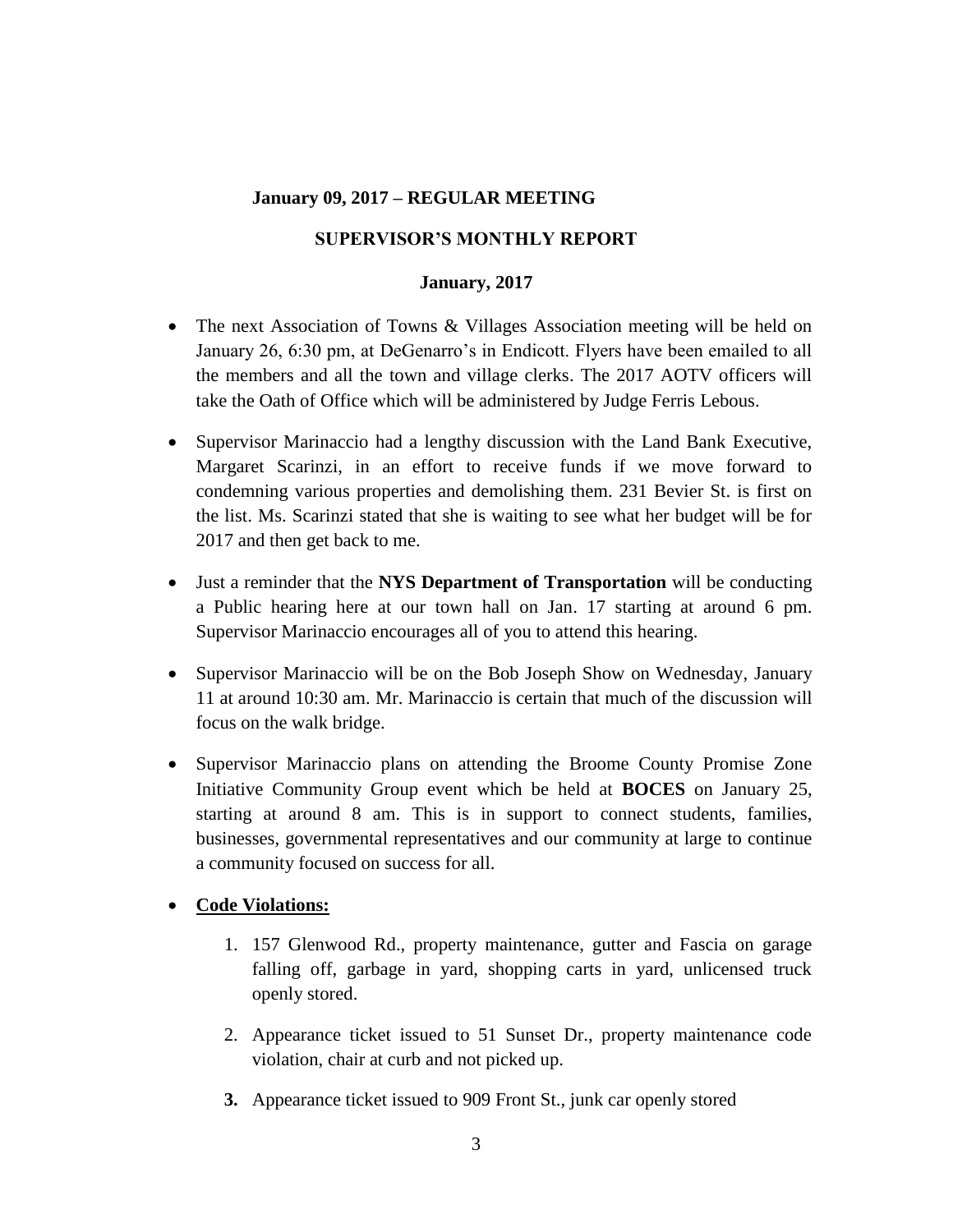## **SUPERVISOR'S MONTHLY REPORT CONTINUED**

**Dog Control Report**: Supervisor Marinaccio has not received the report as of today. **NYSEG Warning Letter:**  No warnings issued

### **PUBLIC COMMENTS**

None

### **APPROVAL OF MINUTES**

On a motion by Councilwoman Exley, seconded by Councilman Burns to approve the **December 5, 2016 Work Session Minutes and December 12, 2016 Regular Meeting Minutes.** All in favor. Vote Ayes-5, Nays-0

### **COMMITTEE REPORTS**

**FINANCE**

### **ABSTRACT FOR APPROVAL**

On Motion from Councilman Morabito, seconded by Councilman Gardner to approve abstract #13 (dated December 31, 2016**)** in the amount of **\$78,843.36** and abstract #1 (dated January 9, 2017) in the amount of **\$164,356.32.** Vote Ayes – 5, Nays – 0.

Supervisor Marinaccio voting Aye Councilman Gardner voting Aye Councilwoman Exley voting Aye Councilman Morabito voting Aye Councilman Burns voting Aye Unanimously passed and noted as duly adopted.

Abstract Summary of Audited Vouchers for Funds respectively in the amount of **\$78,843.36** and **\$164,356.32.**

#### **Voucher #13 for December 31, 2016 in the amount of \$78,843.36**

| <b>General Fund</b>          | \$8,976.37  |
|------------------------------|-------------|
| <b>Part Town</b>             | \$0.00      |
| <b>Highway</b>               | \$38,578.05 |
| <b>Fire districts</b>        | \$0.00      |
| <b>Light Districts</b>       | \$0.00      |
| <b>Refuse &amp; Garbage</b>  | \$10,314.15 |
| <b>Sewer Operating Dist.</b> | \$2,916.34  |
| <b>Water Operating Dist.</b> | \$18,058.45 |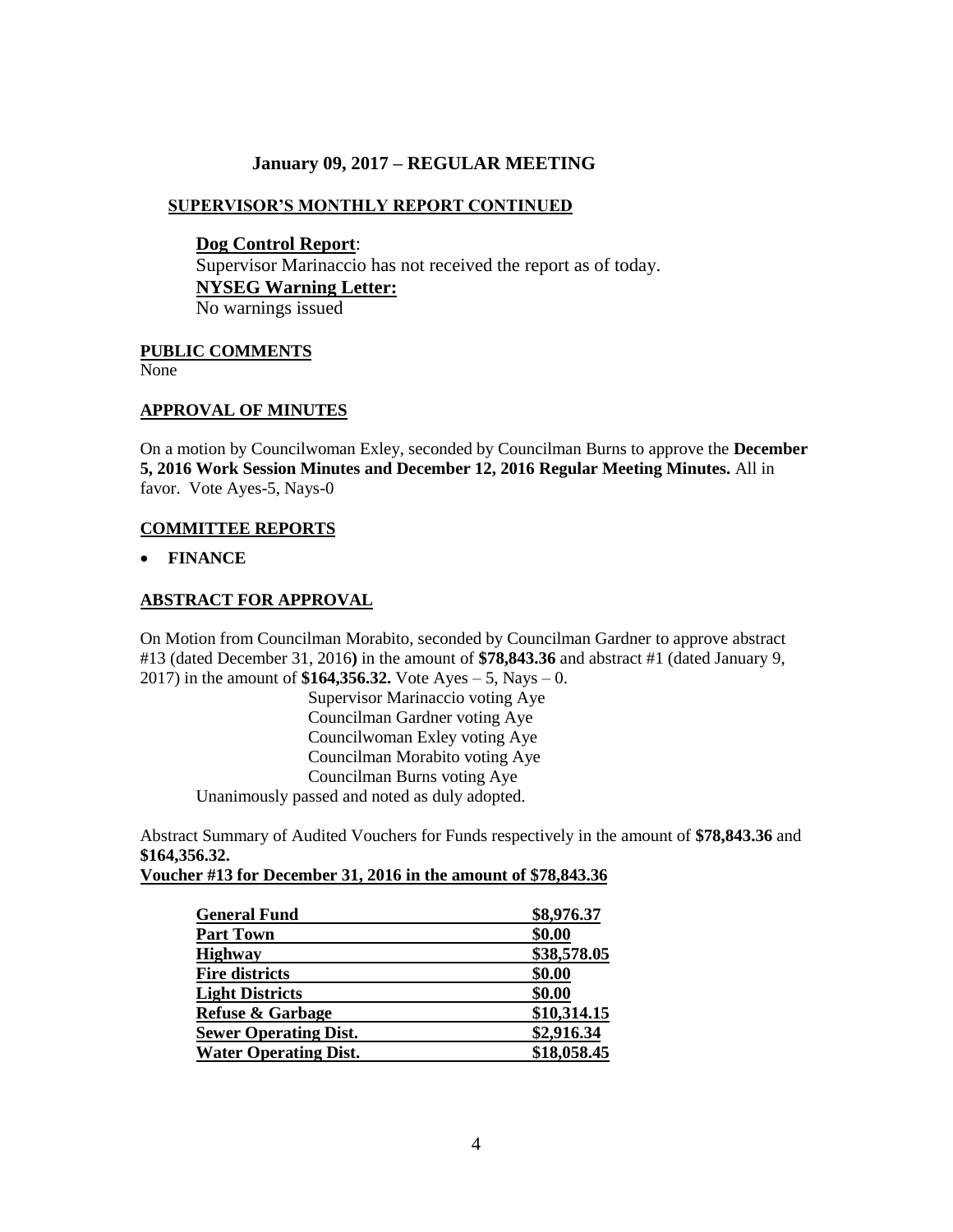**Voucher #1 for January 9, 2017 in the amount of \$164,356.32**

| <b>General Fund</b>          | \$75,544.43 |  |
|------------------------------|-------------|--|
| <b>Part Town</b>             | \$1,420.00  |  |
| <b>Highway</b>               | \$7,428.00  |  |
| <b>Fire districts</b>        | \$64,218.00 |  |
| <b>Light Districts</b>       | \$234.81    |  |
| <b>Refuse &amp; Garbage</b>  | \$0.00      |  |
| <b>Sewer Operating Dist.</b> | \$10,190.85 |  |
| <b>Water Operating Dist.</b> | \$5,320.23  |  |

### **MONTHLY FINANCIAL REPORTS**

### **TOWN CLERK MONTHLY FINANCIAL REPORT**

Councilman Morabito made a motion to accept the **December 2016 Monthly Financial Report** for the **Town Clerk in the amount of \$1,554.84.** On a motion by Councilman Morabito, seconded by Councilman Gardner. All in favor

| <b>Town Clerk's Report</b>                  |            |  |
|---------------------------------------------|------------|--|
| December 2015 in the amount of: $$2,213.09$ |            |  |
| <b>NYS DOH</b>                              | \$22.50    |  |
| NYS Ag & Markets spay/Neuter program        | \$47.00    |  |
| <b>State Comptroller</b>                    | \$15.00    |  |
| <b>State Comptroller for Bingo Licenses</b> | \$573.75   |  |
| <b>Supervisor Town of Dickinson</b>         | \$1,554.84 |  |
|                                             |            |  |

#### **SUPERVISOR'S MONTHLY FINANCIAL REPORT**

No report this month.

### **PLANNING**

- o Planning Board Chair David Wasser stated there will be a Planning Board meeting on January 23<sup>rd</sup>. A Public Hearing will be scheduled after the board members have reviewed the Comprehensive Plan draft and the County's recommendations.
- o Kathy Wood Groover has been assisting Town Historian David Wasser in meeting with Eleanor Haines, a former longtime resident of **Sunrise Terrace**, who is proving to be a great source of history of **Sunrise Terrace** and the Town of Dickinson. Kathy is scanning old documents and newsletters into the computer system with a plan to make them accessible to the public online in the future.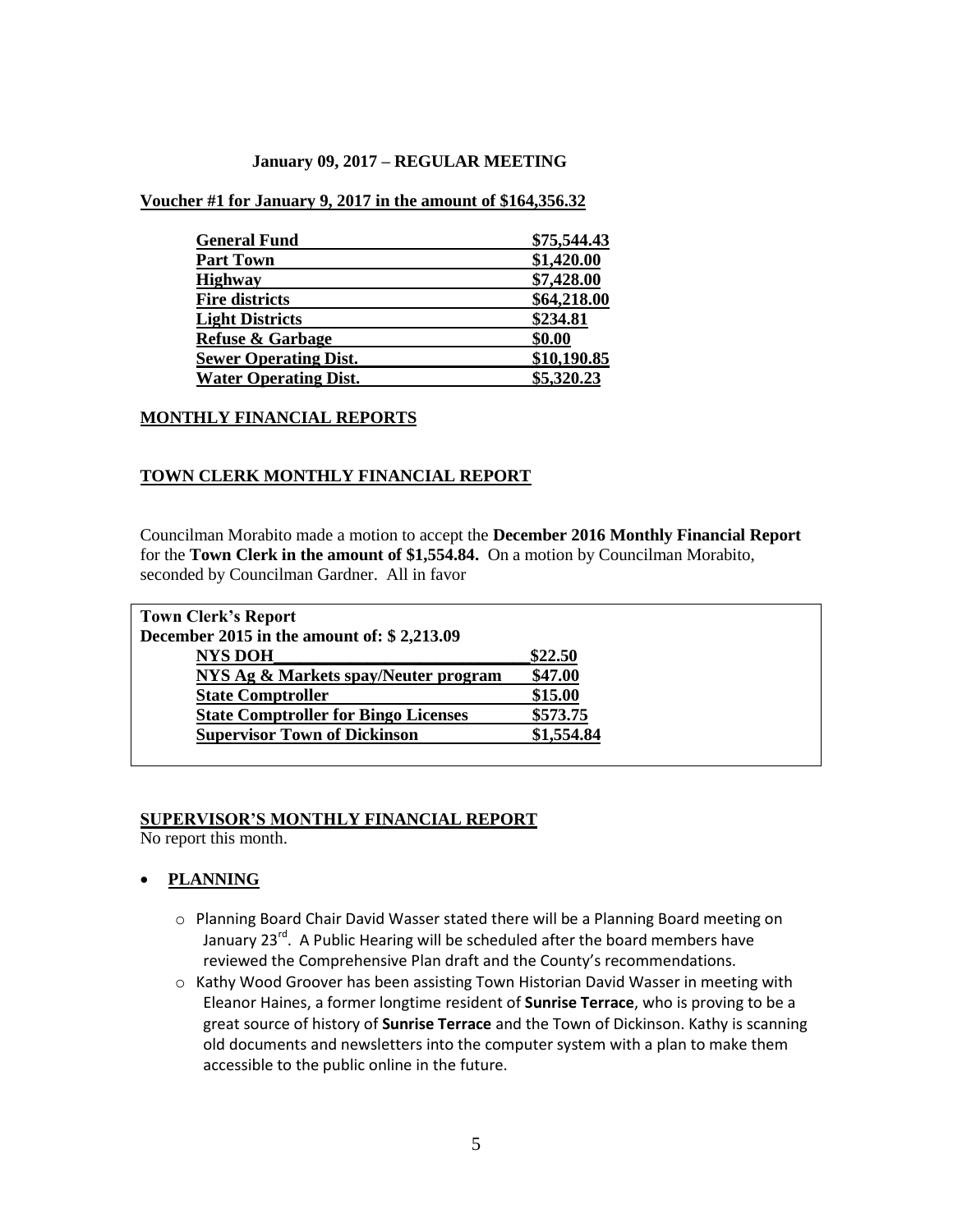## **PUBLIC WORKS**

- o Councilman Gardner reported that the Town Emergency Preparedness Plan will be in place within the next several months.
- o Councilman Gardner noted that in this month's audit report there are salt and winter expenditures. Councilman Gardner reported that there is a new plow on one of the highway trucks and the Highway Department is prepared for the balance of winter.

## **CHAIR**

### **NEWSLETTER**

Supervisor Marinaccio encouraged the board and staff to start working on articles for the 2017 newsletter as soon as possible**.**

### **THE COLOR RUN**

Supervisor Marinaccio stated that the Color Run is scheduled for April 2, 2017. Tickets are on sale online.

### **PROSPECT TERRACE OATH OF OFFICE**

Supervisor Marinaccio stated that the Prospect Terrace Oath of Office event date has not yet been scheduled but typically takes place in February.

### **MEGA**

Supervisor Marinaccio continues to investigate **MEGA**, a community energy program that enables local governments to aggregate electricity demand within their jurisdictions in order to procure alternative energy supplies while maintaining the existing electricity provider for transmission and distribution services, in order to determine whether it would be beneficial to our residents. Mr. Marinaccio and several of the board members are skeptical of the program particularly because they are not comfortable with the 'opt out' requirement and there is no guarantee of saving money. The board members would like to keep government out of residents' choice for energy solutions. Supervisor will continue to follow up with other municipalities for input on the program.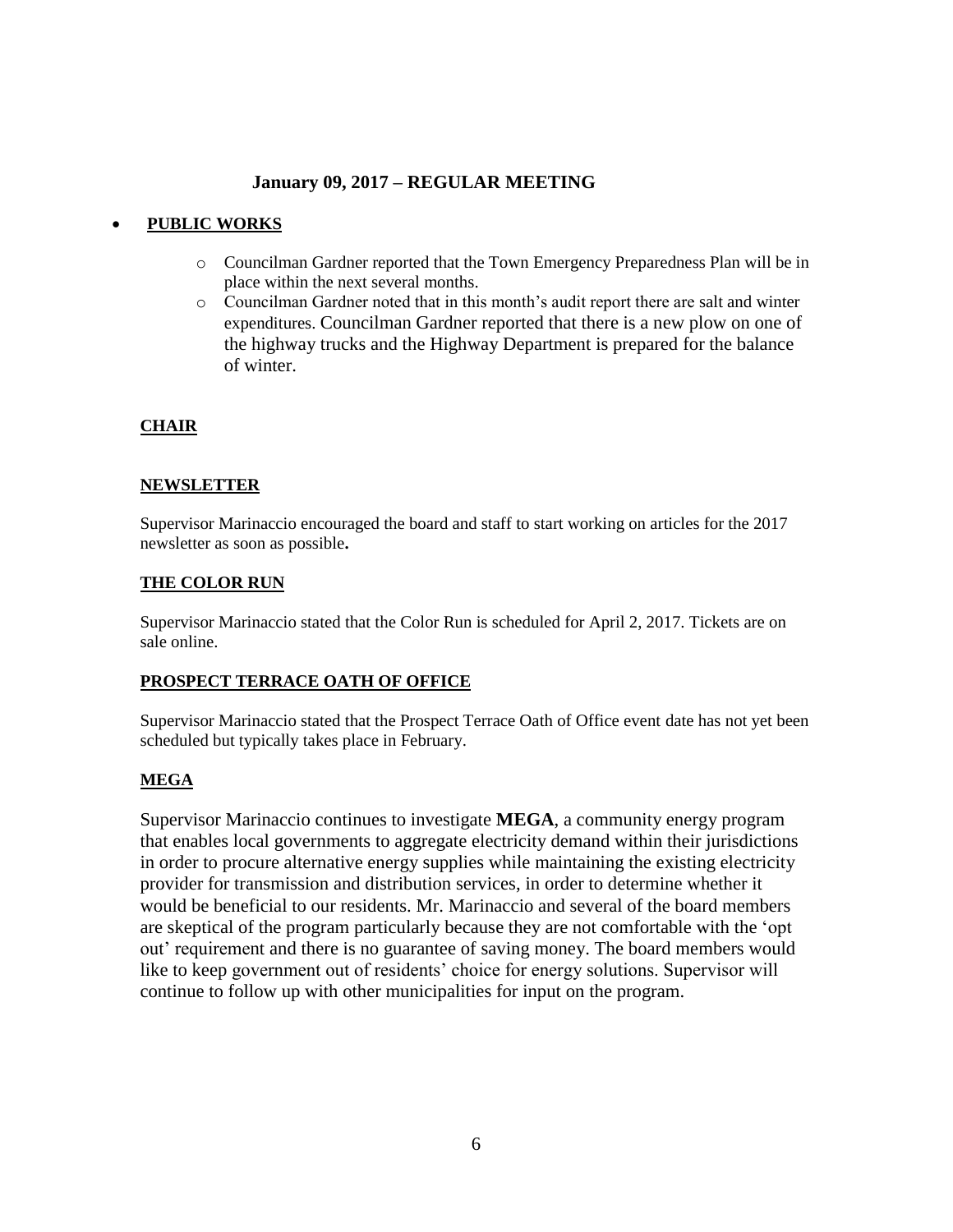## **AOTV MEETING**

The **Broome County Association of Towns & Villages** meeting will be held on January 26 th at **DeGennaro's Restaurant**, 300 Hill Avenue, Endicott. The 2017 **AOTV** officers will be taking the Oath of Office which will be given by Judge Ferris Lebous. Jason Garner, our newly elected county executive will be our guest speaker.

## **ATTORNEY**

## **RESOLUTION: ADDRESSING ORGANIZATIONAL MATTERS FOR TOWN OPERATIONS IN 2017.**

Supervisor Marinaccio indicated that here was a revision in the Organizational Resolution in that the mileage reimbursement was changed from \$0.57 per mile to the **IRS** rate of \$0.535. For future year's reference, Attorney Blaise recommended that the board incorporate the mileage rate into the resolution payable at the **IRS** rate.

### **RESOLUTION 2017-1**

The following Resolution was offered by Councilman Gardner who moved its adoption, seconded by Councilman Burns to wit:

BE IT RESOLVED, by the Town Board of the Town of Dickinson, Broome County, New York as follows:

### **RESOLUTION: ADDRESSING ORGANIZATIONAL MATTERS FOR TOWN OPERATIONS IN 2017.**

The question of adoption of the foregoing Resolution was duly put to a vote on roll call which resulted as follows: All in favor. Vote  $Ayes - 5$ , Nays – 0

Supervisor Marinaccio voting Aye Councilman Gardner voting Aye Councilwoman Exley voting Aye Councilman Morabito voting Aye Councilman Burns voting Aye

All in favor. Resolution attached.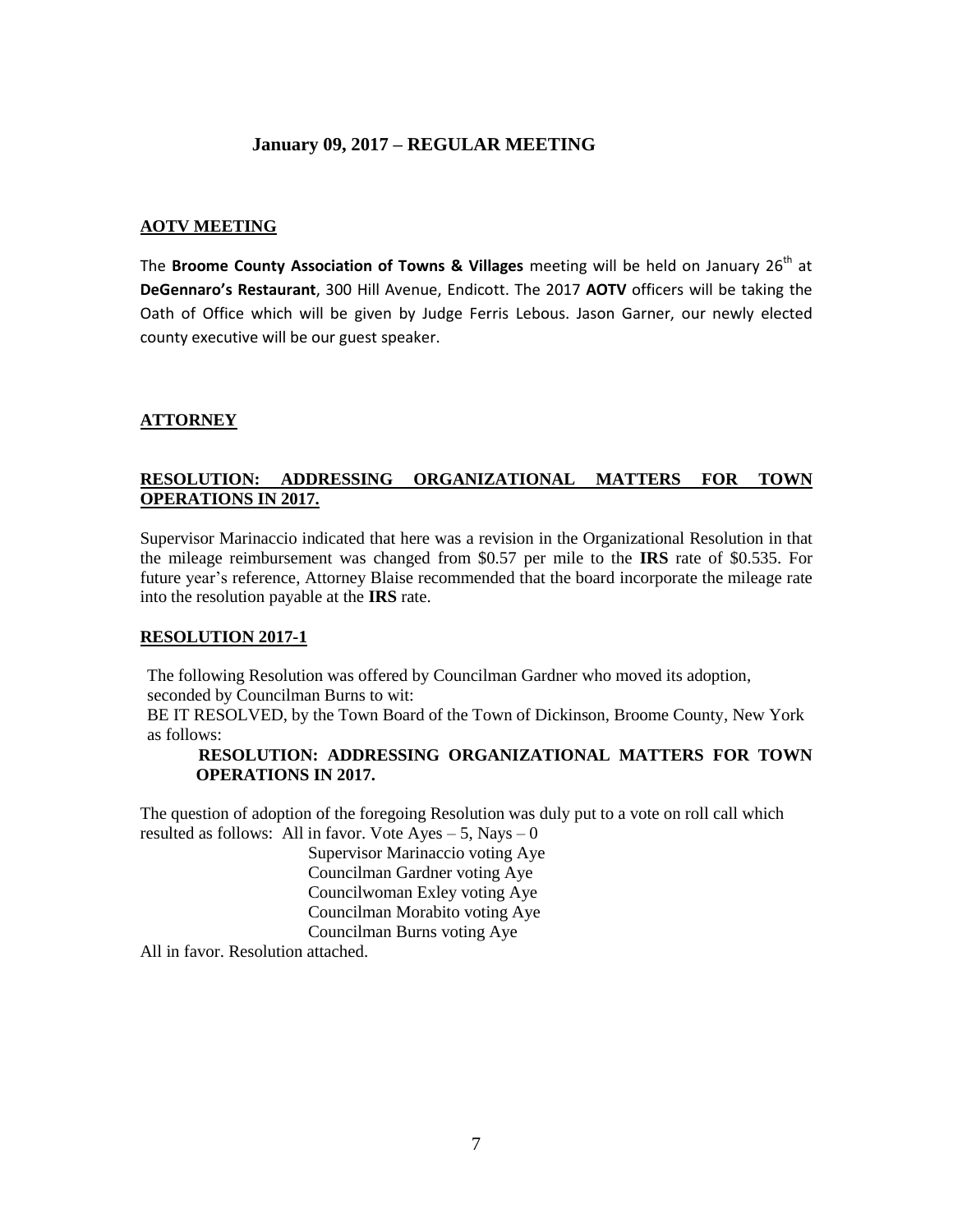### **RESOLUTION 2017-2**

The following Resolution was offered by Councilman Morabito, who moved its adoption, seconded by Councilwoman Exley to wit:

BE IT RESOLVED, by the Town Board of the Town of Dickinson, Broome County, New York as follows:

#### **RESOLUTION: ADOPTING BETTERMENT AGREEMENT WITH NYSDOT FOR THE PURPOSE OF WIDENING SOWDEN STREET.**

The question of adoption of the foregoing Resolution was duly put to a vote on roll call which resulted as follows: All in favor. Vote  $Ayes - 5$ , Nays – 0

> Supervisor Marinaccio voting Aye Councilman Gardner voting Aye Councilwoman Exley voting Aye Councilman Morabito voting Aye Councilman Burns voting Aye

All in favor. Resolution attached. Copies to be mailed to NYSDOT.

#### **REPORTING RESOLUTION FOR RETIREMENT SYSTEM**

The resolution approving the reporting resolution for Town employees and officials to New York State Retirement System will be held over until next month.

#### **RESOLUTION 2017-3**

The following Resolution was offered by Councilwoman Exley, who moved its adoption, seconded by Councilman Gardner to wit:

BE IT RESOLVED, by the Town Board of the Town of Dickinson, Broome County, New York as follows:

**RESOLUTION: ADDING TOWN OF CHENANGO RESIDENTS ON FOREST HILLS BLVD TO TOWN OF DICKINSON WATER AND SEWER BILLING AND ADDING CAPITAL IMPROVEMENT CHARGE ONTO THEIR NEXT BILL.**

The question of adoption of the foregoing Resolution was duly put to a vote on roll call which resulted as follows: All in favor. Vote  $Ayes - 5$ , Nays  $-0$ 

> Supervisor Marinaccio voting Aye Councilman Gardner voting Aye Councilwoman Exley voting Aye Councilman Morabito voting Aye Councilman Burns voting Aye

All in favor.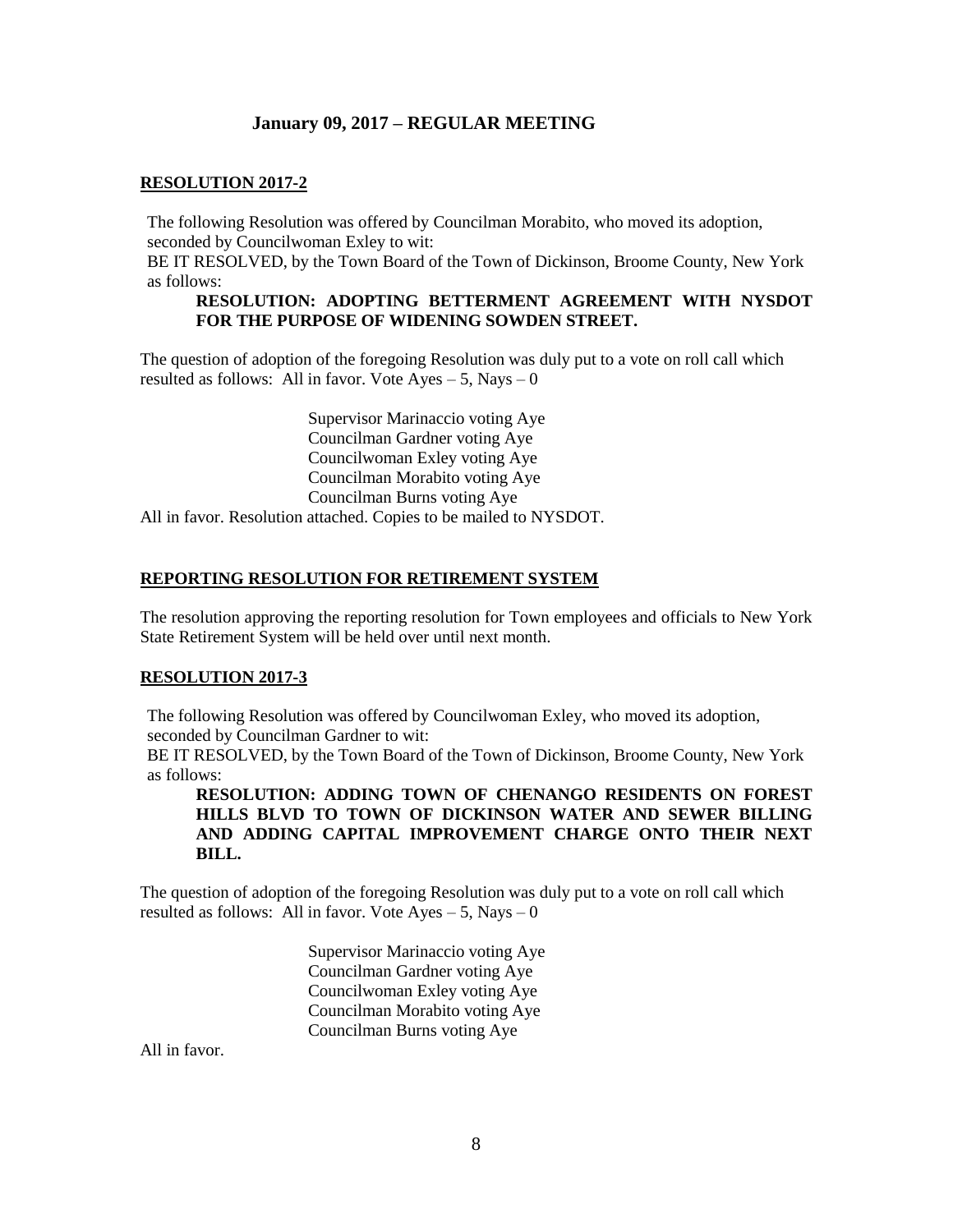### **PROSPECT TERRACE FIRE COMPANY**

The resolution accepting Prospect Terrace Fire Company membership roster will be held over to February.

### **HIGHWAY DEPARTMENT ADMINISTRATIVE**

Public Works Commissioner Kie reported that the annual yard waste schedules will be mailed out to residents in the next week or two.

Mr. Kie reported that Code Enforcement is keeping a watchful eye on the Prospect Terrace area for code violations since the Garbage District has been dissolved. The Garbage District was dissolved as of January 1, 2017 and residents must now contract with their own garbage service provider.

Commissioner Kie reported that **Lancaster Development**, a subcontractor for **New York State DOT**, signed a permit for metered water usage for the curing process for the bridge they are constructing on Route 17 over Glenwood Rd. **Lancaster Development** has used \$4,000 worth of water and do not want to pay. Mr. Kie stated that he wrote a letter to DOT asking for their assistance. Supervisor Marinaccio also spoke with Jack Williams, **Regional Director of New York State Department of Transportation** regarding this.

Supervisor Marinaccio stated that he spoke with Jack Williams, Regional Director of **NYS DOT** regarding the **Pedestrian Walk Bridge**. Mr. Marinaccio stated that Mr. Williams is a little upset about the press the walk bridge is getting in that he says the focus is not on the demolition of the walk bridge but on the new replacement bridge to be built over Rt. 81. Once the new bridge is built a determination will be made on the walk bridge – whether it will be demolished, repaired or replaced. Mr. Williams informed Mr. Marinaccio that it is a matter of funding and we should contact Senator Schumer. Supervisor Marinaccio and Councilman Morabito remarked that there is a lot of confusion and hopefully it will all be explained at the public meeting on Tuesday, January 17<sup>th</sup>.

Mr. Marinaccio stated that public notices regarding the DOT meeting scheduled for January  $17<sup>th</sup>$ were distributed by NYS DOT to only a select few residents – those residents on Adams Drive and residents within ¼ of a mile of the pedestrian walk bridge. Town Clerk Susan Cerretani requested additional flyers from **DOT**. Supervisor Marinaccio asked **Sunrise Terrace Association** contact Kim Olson to ask street captains to help distribute the flyers to Sunrise Terrace residents. We want all of our residents to be informed.

Public Works Commissioner Kie reported that Councilman Exley researched deeds and didn't find an easement for the pipe at BCC. Mr. Kie stated that this implies that the County owns the pipe. Mr. Kie stated that the Town of Dickinson has maps, the County doesn't. If it is the County's, they have to pay for improvements. Mr. Kie stated that after the pipe is laid down, he believes the County will want the Town to take it over.